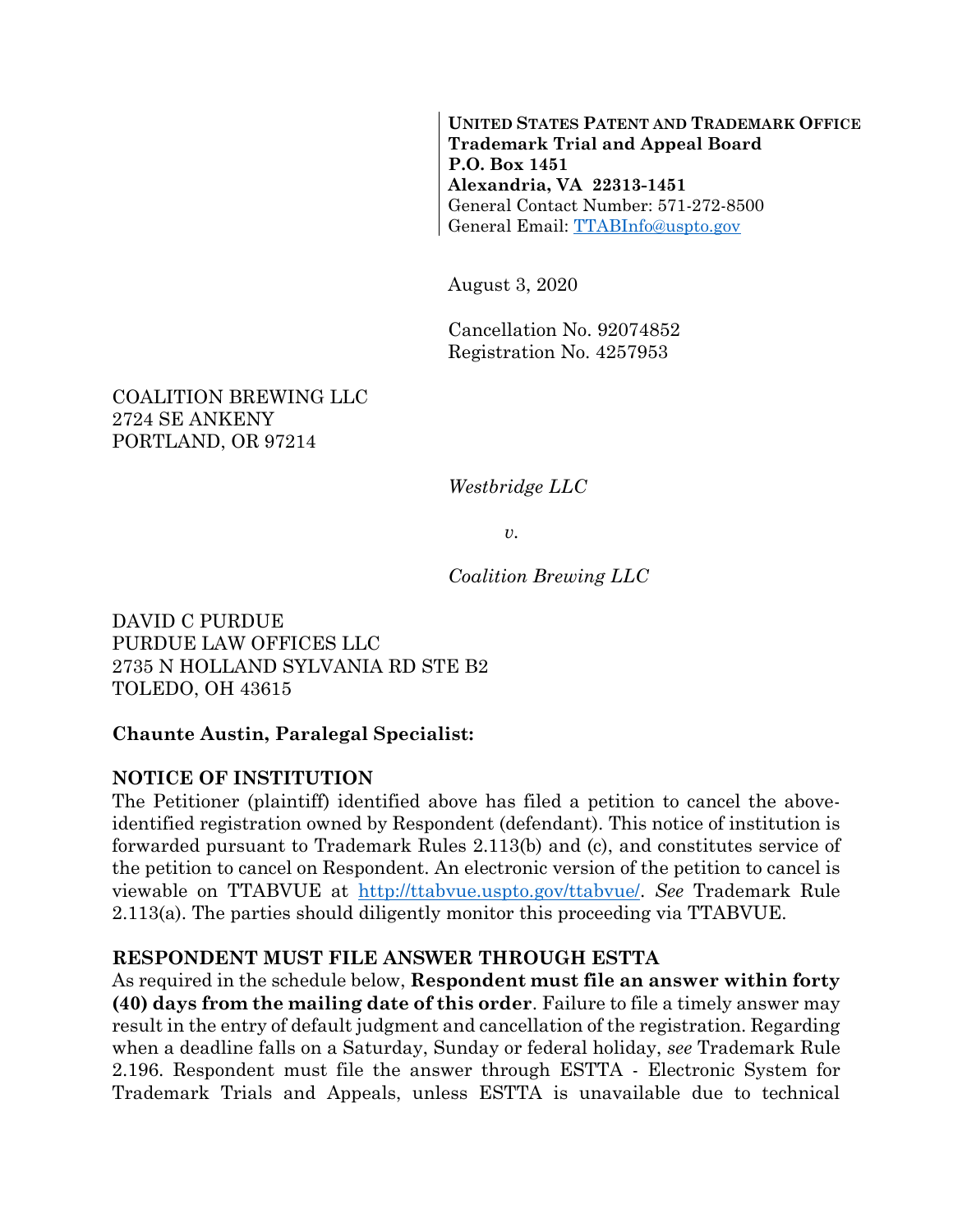problems or extraordinary circumstances are present. An answer filed on paper under these limited circumstances must be accompanied by a Petition to the Director (and the required fee under Trademark Rule 2.6). *See* Trademark Rule 2.114(b)(1). In substance, Respondent's answer must comply with Fed. R. Civ. P. 8(b); it must admit or deny the allegations in the petition to cancel, and may include available defenses and counterclaims. Regarding the form and content of an answer, *see* Trademark Rule 2.114(b)(2) and TBMP § 311.

### **DUTY TO MAINTAIN ACCURATE CORRESPONDENCE INFORMATION**

Throughout this proceeding, the parties, and their attorneys or representatives, must notify the Board of any correction or update of physical address and email address, and should use the ESTTA change of address form. *See* Trademark Rule 2.18(b); TBMP § 117.

## **SERVICE OF ANSWER AND OF ALL SUBMISSIONS**

The service of the answer, of all other submissions in this proceeding, and of all matters that are required to be served but not required to be filed in the proceeding record, **must** be by **email** unless the parties stipulate otherwise. Trademark Rule 2.119(b). In the absence of a stipulation, service may be by other means **only** under the **limited** circumstances and in a manner specified in Trademark Rule 2.119(b). Regarding the signing and service of all submissions, *see* TBMP §§ 113-113.04.

The answer, and all other submissions, **must** include proof of service. As noted in TBMP § 113.03, proof of service may be in the following certificate of service form:

*I hereby certify that a true and complete copy of the foregoing (insert title of submission) has been served on (insert name of opposing counsel or party) by forwarding said copy on (insert date of mailing), via email (or insert other appropriate method of delivery) to: (set out name, and address or email address of opposing counsel or party).*

| Signature_ |  |
|------------|--|
| Date       |  |

### **SUBMIT ALL FILINGS ONLINE VIA ESTTA**

Submissions **must** be filed via ESTTA, the Board's online filing system, unless ESTTA is unavailable due to technical problems or extraordinary circumstances are present. Trademark Rule 2.126(a). Submissions may be filed in paper form **only** under the **limited** circumstances specified in Trademark Rule 2.126(b), with a required written explanation. ESTTA is accessible at the Board's webpage: [http://estta.uspto.gov/.](http://estta.uspto.gov/) The page has instructions and tips. ESTTA offers various forms, some of which may require attachments and/or a fee. For technical questions, a party may call 571-272-8500 (Mon-Fri 8:30 a.m. to 5 p.m. ET) or email [ESTTA@uspto.gov.](mailto:ESTTA@uspto.gov) This proceeding involves several deadlines, and due to potential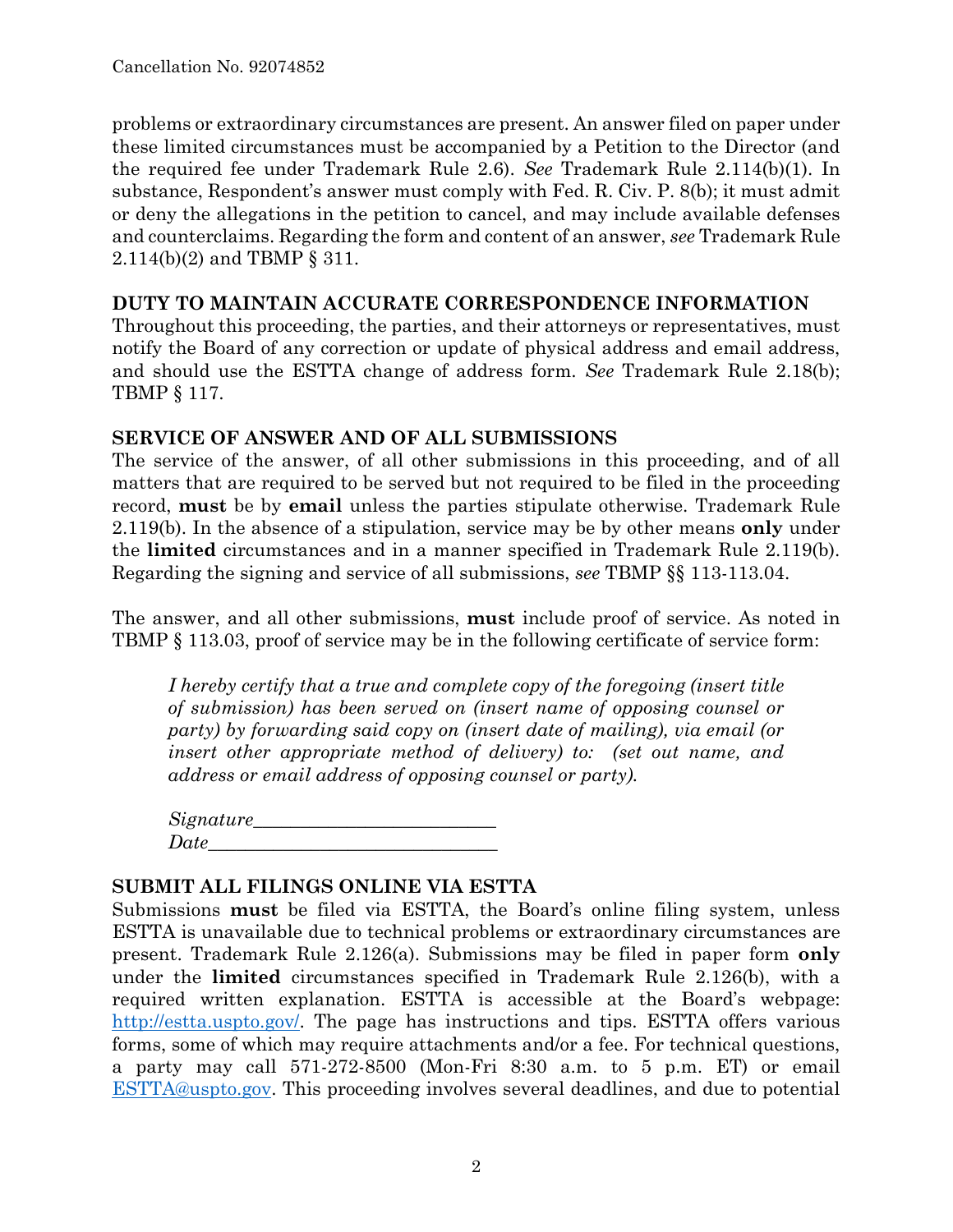technical issues, parties should not wait until the deadline to submit filings. The Board may **decline to consider** an untimely submission. Moreover, Trademark Rule 2.126 sets forth the required form and format for all submissions (*e.g.*, page limitations), and the Board may **decline to consider** any submission that does not comply with this rule, including, but not limited to motions, briefs, exhibits, and deposition transcripts.

### **CONFERENCE, DISCOVERY, DISCLOSURE AND TRIAL SCHEDULE**

| Time to Answer                              | 9/12/2020  |
|---------------------------------------------|------------|
| Deadline for Discovery Conference           | 10/12/2020 |
| Discovery Opens                             | 10/12/2020 |
| Initial Disclosures Due                     | 11/11/2020 |
| <b>Expert Disclosures Due</b>               | 3/11/2021  |
| Discovery Closes                            | 4/10/2021  |
| <b>Plaintiff's Pretrial Disclosures Due</b> | 5/25/2021  |
| Plaintiff's 30-day Trial Period Ends        | 7/9/2021   |
| Defendant's Pretrial Disclosures Due        | 7/24/2021  |
| Defendant's 30-day Trial Period Ends        | 9/7/2021   |
| Plaintiff's Rebuttal Disclosures Due        | 9/22/2021  |
| Plaintiff's 15-day Rebuttal Period Ends     | 10/22/2021 |
| Plaintiff's Opening Brief Due               | 12/21/2021 |
| Defendant's Brief Due                       | 1/20/2022  |
| Plaintiff's Reply Brief Due                 | 2/4/2022   |
| Request for Oral Hearing (optional) Due     | 2/14/2022  |

### **PARTIES ARE REQUIRED TO HOLD DISCOVERY CONFERENCE**

The parties are required to schedule and hold a discovery conference by the deadline in the schedule in this order, or as reset by the Board. In the conference, the parties are required to discuss, at a minimum, 1) the nature and basis of their claims and defenses, 2) the possibility of promptly settling, or at least narrowing the scope of claims or defenses, and 3) arrangements for disclosures, discovery, preserving discoverable information and introduction of evidence at trial. For guidance, *see* Fed. R. Civ. P. 26(f), Trademark Rule 2.120(a)(2)(i) and TBMP §§ 401.01 and 408.01(a).

The parties must hold the conference in person, by telephone or by a means on which they agree. A Board interlocutory attorney or administrative trademark judge will participate in the conference either upon request of any party made no later than ten (10) days prior to the conference deadline, or when the Board deems it useful to have Board involvement. *See* Trademark Rule 2.120(a)(2)(i). A request for Board participation must be made either through ESTTA, or by telephone call to the assigned interlocutory attorney named on the TTABVUE record for this proceeding. A party requesting Board participation should first determine possible dates and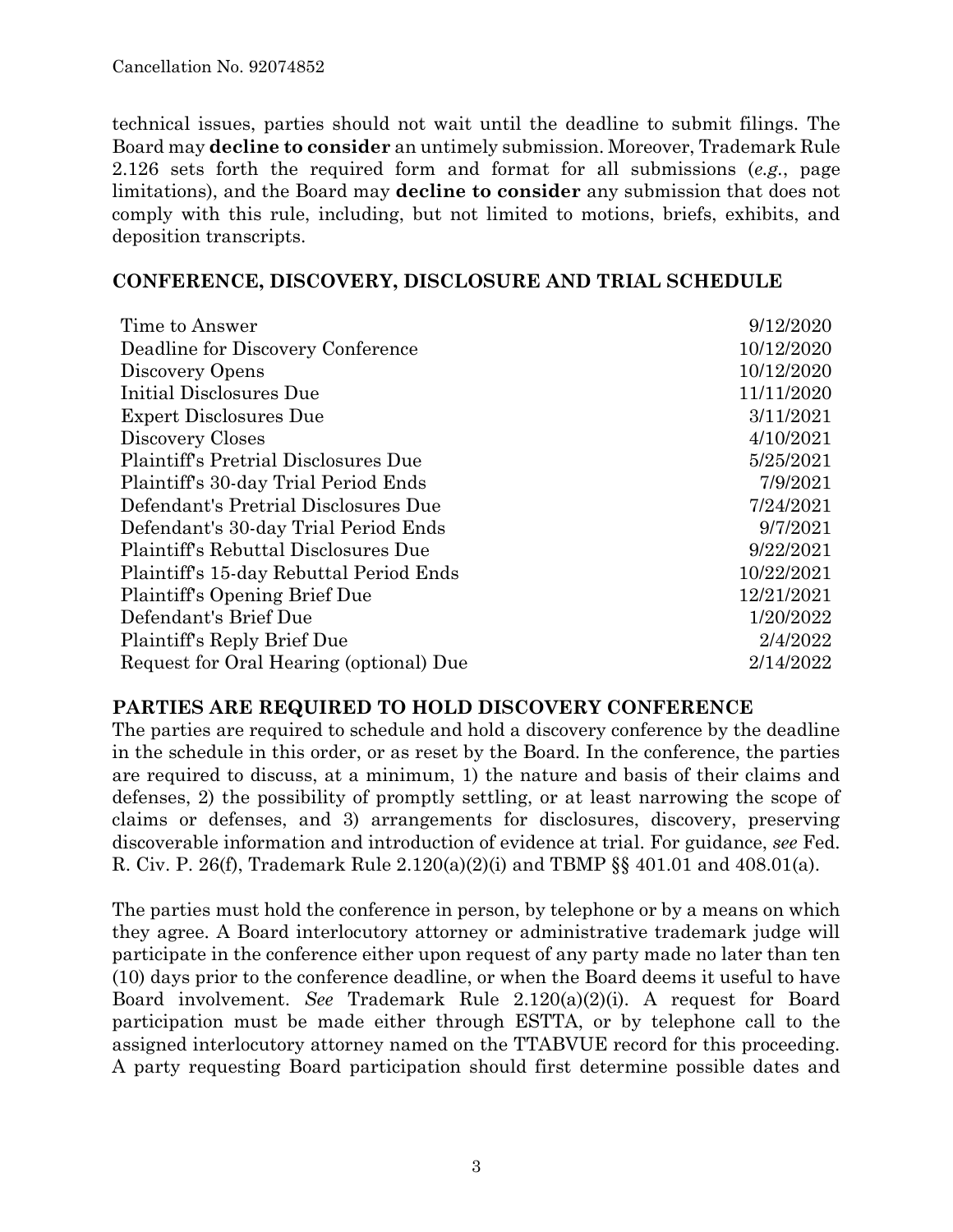times when all parties are available. A conference with a Board attorney's participation will be by telephone in accordance with the Board's instructions.

For efficiency, the parties may stipulate to various procedural and substantive disclosure, discovery and trial matters (*e.g.*, modification of deadlines and obligations) upon written stipulation and approval by the Board. Trademark Rule  $2.120(a)(2)(iv)$ provides a non-exhaustive list of matters to which parties may stipulate. The best practice is to reduce all stipulations to writing. If email service is not practical, such as for voluminous document production in discovery, the parties should discuss in the conference how production will be made. The parties, and their attorneys or representatives, have **a duty to cooperate** in the discovery process. TBMP § 408.01.

## **PROTECTIVE ORDER FOR CONFIDENTIAL INFORMATION**

The Board's Standard Protective Order is automatically imposed in all *inter partes* proceedings, and is available at [https://www.uspto.gov/trademarks-application](https://www.uspto.gov/trademarks-application-process/appealing-trademark-decisions/standard-documents-and-guidelines-0)[process/appealing-trademark-decisions/standard-documents-and-guidelines-0.](https://www.uspto.gov/trademarks-application-process/appealing-trademark-decisions/standard-documents-and-guidelines-0)

During their conference, the parties should discuss whether they will use an alternative or modified protective order, subject to approval by the Board. *See* Trademark Rule 2.116(g) and TBMP § 412. The standard order does not automatically protect confidential information; its provisions for designating confidential information must be utilized as needed by the parties. Trademark Rule 2.126(c) sets forth the procedure for filing confidential submissions.

# **ACCELERATED CASE RESOLUTION (ACR)**

During their conference, the parties are to discuss whether they wish to seek mediation or arbitration, and whether they can stipulate to the Board's Accelerated Case Resolution (ACR) process for a more efficient and cost-effective means of obtaining the Board's determination of the proceeding. For details, and examples of ACR proceedings, *see* TBMP § 528, and the Board's webpage: [http://www.uspto.gov/ttab.](http://www.uspto.gov/ttab)

# **INITIAL DISCLOSURES AND DISCOVERY**

Regarding the deadline for and contents of initial disclosures, *see* Trademark Rules  $2.120(a)(1)$  and  $(2)(i)$ , and TBMP § 401.02. Regarding deadlines for serving and responding to discovery, *see* Trademark Rule 2.120(a)(3) and TBMP § 403.03. Certain provisions of Fed. R. Civ. P. 26 are applicable in modified form. Note that written discovery (interrogatories, requests for production, requests for admission) must be served **early** enough so that responses will be due **no later than** the close of discovery. Regarding the scope and limits of discovery, *see* TBMP 414; discoverable items may include documents, tangible things, and electronically stored information (ESI).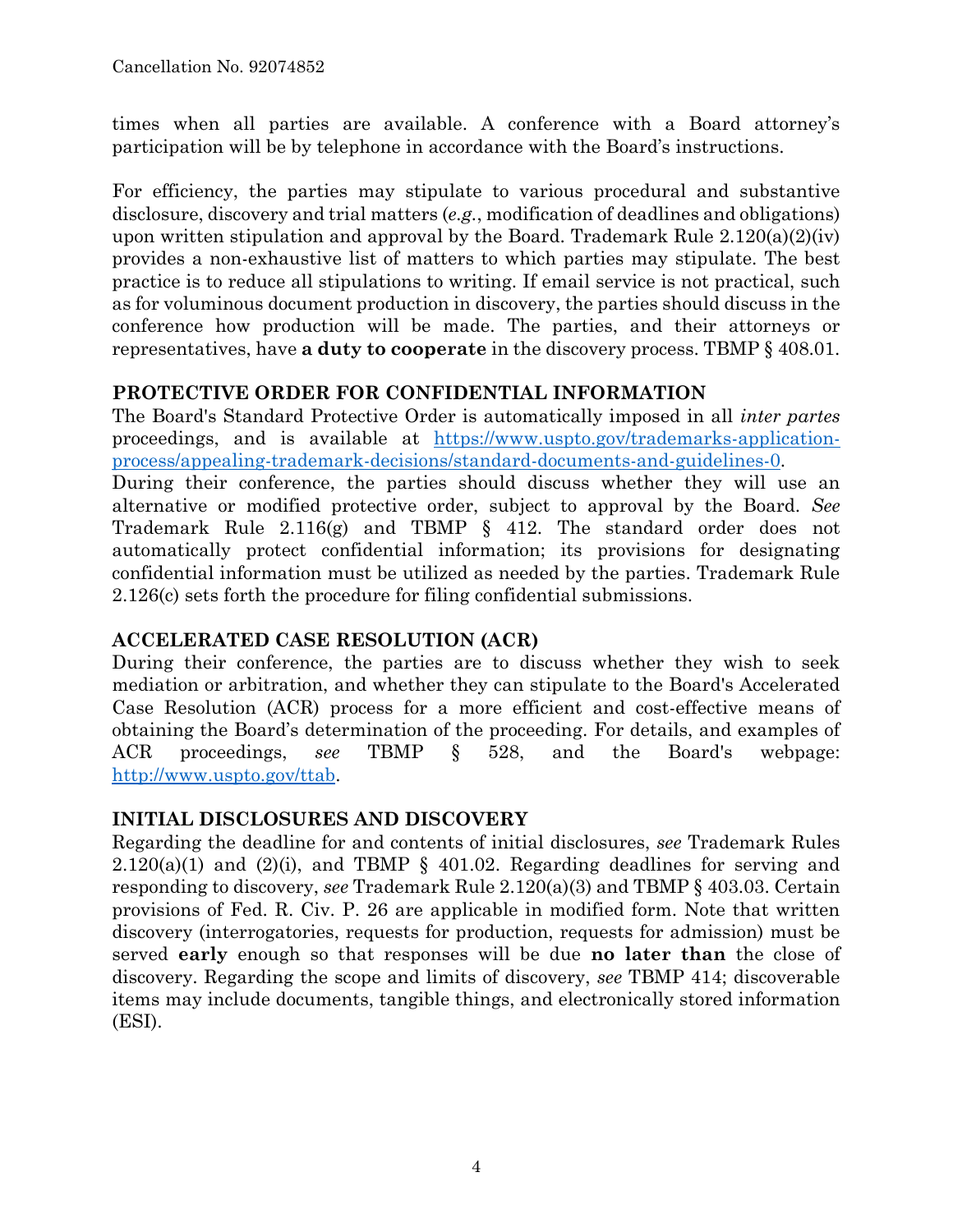## **MOTIONS**

 $\overline{a}$ 

Certain provisions of Fed. R. Civ. P. 11 apply to all submissions in Board proceedings. *See* TBMP § 527.02. Regarding available motions, *see* TBMP Chapter 500. Regarding applicable deadlines to respond to motions, depending on the motion filed, *see* Trademark Rules 2.127(a) and (e)(1). When a party timely files a potentially dispositive motion the proceeding is suspended with respect to all matters not germane to the motion. *See* Trademark Rule 2.127(d). In addressing motions or other filings, if it appears to the Board that a telephone conference would be beneficial, or upon request of one or both parties, the Board may schedule a conference. *See* Trademark Rule  $2.120(j)(1)$  and TBMP §  $502.06(a)$ .

## **PRETRIAL DISCLOSURES, TRIAL AND BRIEFING**

Regarding the procedures and deadlines for pretrial disclosures and trial, and specifically the noticing, taking, serving and submitting of evidence and testimony, *see* Trademark Rules 2.120(k), 2.121, 2.122, 2.123 and 2.125, as well as TBMP Chapter 700. The parties should review these authorities. For example: witness testimony may be submitted in the form of affidavit or declaration subject to the right to oral cross examination; transcripts of testimony depositions, with exhibits, must be served on each adverse party within thirty (30) days after completion of taking the testimony; certified transcripts and exhibits must be filed, with notice of such filing served on each adverse party; and all notices of reliance must be submitted during the submitting party's assigned testimony period and must indicate generally the relevance the evidence and associate it with one or more issues.

Main briefs shall be filed in accordance with Trademark Rules 2.128(a) and (b). An oral hearing is not required, but will be scheduled upon separate notice timely filed pursuant to Trademark Rule 2.129(a). Regarding briefs and oral hearings, *see* TBMP §§ 801-802.

### **TIPS FOR FILING EVIDENCE, TESTIMONY, OR LARGE DOCUMENTS**

The Board requires each submission to meet the following criteria before it will be considered: 1) pages must be legible and easily read on a computer screen; 2) page orientation should be determined by its ease of viewing relevant text or evidence, for example, there should be no sideways or upside-down pages; 3) pages must appear in their proper order; 4) depositions and exhibits must be clearly labeled and numbered – use separator pages between exhibits and clearly label each exhibit using sequential letters or numbers - and 5) the entire submission should be text-searchable. Additionally, submissions must be compliant with Trademark Rules 2.119 and 2.126. Submissions failing to meet all of the criteria above may require re-filing. **Note:** Parties are strongly encouraged to check the entire document before filing.<sup>1</sup> The Board will not extend or reset proceeding schedule dates or other deadlines to allow

<sup>&</sup>lt;sup>1</sup> To facilitate accuracy, ESTTA provides thumbnails to view each page before submitting.